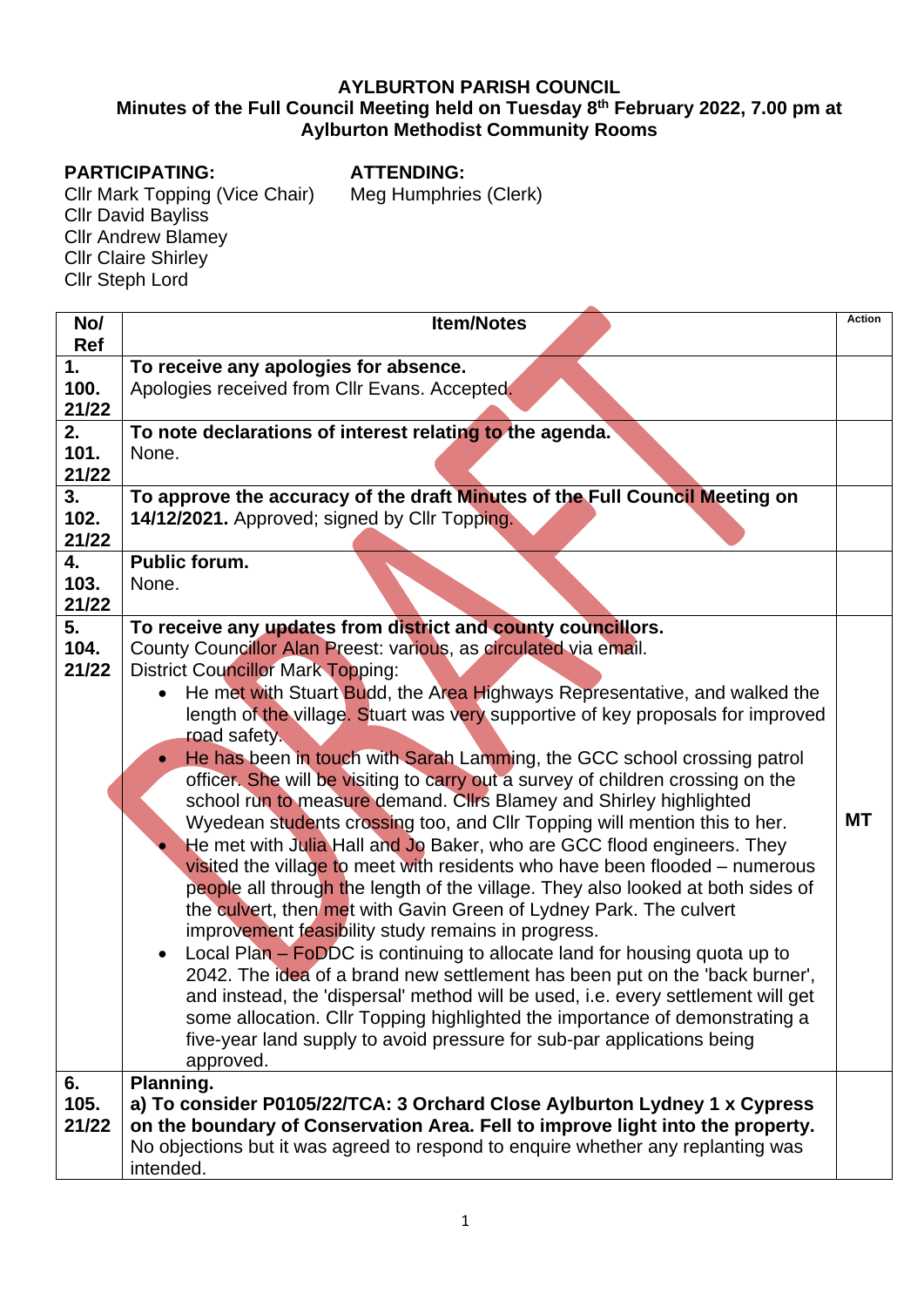|       | b) To consider P2086/21/FUL: Land At Lodge Barn, Church Road, Aylburton.                                          |           |  |  |  |
|-------|-------------------------------------------------------------------------------------------------------------------|-----------|--|--|--|
|       | Change of use of land to allow the siting of a shepherd's hut for holiday use.                                    |           |  |  |  |
|       | No objections                                                                                                     |           |  |  |  |
|       | c) To note any updates on planning matters in / affecting the parish.                                             |           |  |  |  |
|       | A further application was received as follows: P0007/22/FUL: Land At Lodge Barn -                                 |           |  |  |  |
|       | South, Church Road, Aylburton, GL156DH. Change of use of land to tourism with                                     |           |  |  |  |
|       | the siting of a shepherd's hut. It was noted that this appears the same as the                                    |           |  |  |  |
|       | application in the previous item but is in fact a different plan/application.                                     |           |  |  |  |
| 7.    | No objections.<br>Parish to note any updates on the following topics:                                             |           |  |  |  |
| 106.  | Flooding and drainage.<br>$\bullet$                                                                               |           |  |  |  |
| 21/22 | Cllr Blamey advised that Stockwell Brook has been dredged and cut back,                                           |           |  |  |  |
|       | and Warth Brook has been mowed but not dredged. Some other                                                        |           |  |  |  |
|       | watercourses in the area have been tended to.                                                                     |           |  |  |  |
|       | Drains on Church Road and Chapel Hill need clearing - Clerk to chase up                                           | MН        |  |  |  |
|       | Highways.                                                                                                         |           |  |  |  |
|       | b. Highways: to note any updates (see meeting pack).                                                              |           |  |  |  |
|       | The items in the meeting pack were noted, with the following additional points:                                   |           |  |  |  |
|       | The Road Safety public meeting in January was well attended and supportive                                        |           |  |  |  |
|       | of the proposed improvements. The meeting received front-page coverage in                                         |           |  |  |  |
|       | the local press.                                                                                                  |           |  |  |  |
|       | ANPR camera: It was agreed to continue securing funding and to investigate                                        |           |  |  |  |
|       | steps towards a Surveillance Camera Order.                                                                        |           |  |  |  |
|       | Cllr Topping showed some signage options including '20 is plenty' and                                             |           |  |  |  |
|       | suggested purchasing some to put up around the parish. Agreed; Clerk to                                           | MН        |  |  |  |
|       | purchase a small number.                                                                                          |           |  |  |  |
|       | Clerk to ask Highways what the schedule is for clearing the trash screen of                                       | <b>MH</b> |  |  |  |
|       | Milling Brook.                                                                                                    |           |  |  |  |
|       | Clerk to ask Highways for a 'more radical' pruning of the trees that hamper                                       | <b>MH</b> |  |  |  |
|       | the flashing sign's visibility.                                                                                   |           |  |  |  |
|       | c. Public rights of way. None.                                                                                    |           |  |  |  |
|       | d. Trees/hedges. Cllr Bayliss raised some concerns over local hedges. Clerk to                                    | MН        |  |  |  |
|       | contact the owner.                                                                                                |           |  |  |  |
|       | e. Former Upper Common allotments wall deterioration. Some further repairs                                        |           |  |  |  |
|       | were carried out recently.<br>f. Allotments. Upon Cllr Blamey's suggestion it was agreed to split plots into four |           |  |  |  |
|       | and each given its own number. The reason for this is that single plots are unfeasibly                            |           |  |  |  |
|       | large for new plotholders. This will not affect current plot-holders besides them                                 |           |  |  |  |
|       | technically holding more than one plot in most cases. Clerk to advise plotholders                                 | <b>MH</b> |  |  |  |
|       | when sending out the annual renewals.                                                                             |           |  |  |  |
|       | Littering issues were discussed; Cllr Topping will discuss options with FoDDC                                     | MT        |  |  |  |
|       | officers.                                                                                                         |           |  |  |  |
|       | g. Grass cutting. Final quotations are pending, and the final choice of contractor(s)                             |           |  |  |  |
|       | will depend on the quotations received. Clerk to continue to move this forward.                                   | <b>MH</b> |  |  |  |
|       | h. Wildflower verges. None.                                                                                       |           |  |  |  |
|       | i. Parish flower tubs. Cllr Bayliss advised that he had cleared all village tubs. Clerk                           |           |  |  |  |
|       | to liaise with the contractor about clearing the Upper Common tubs.                                               | MН        |  |  |  |
|       | j. The Cross Monument. None. It was agreed to remove this item from future                                        |           |  |  |  |
|       | agendas.                                                                                                          |           |  |  |  |
|       | k. Bus Shelters. None.                                                                                            |           |  |  |  |
|       | I. Litter-picking. None.                                                                                          |           |  |  |  |
|       |                                                                                                                   |           |  |  |  |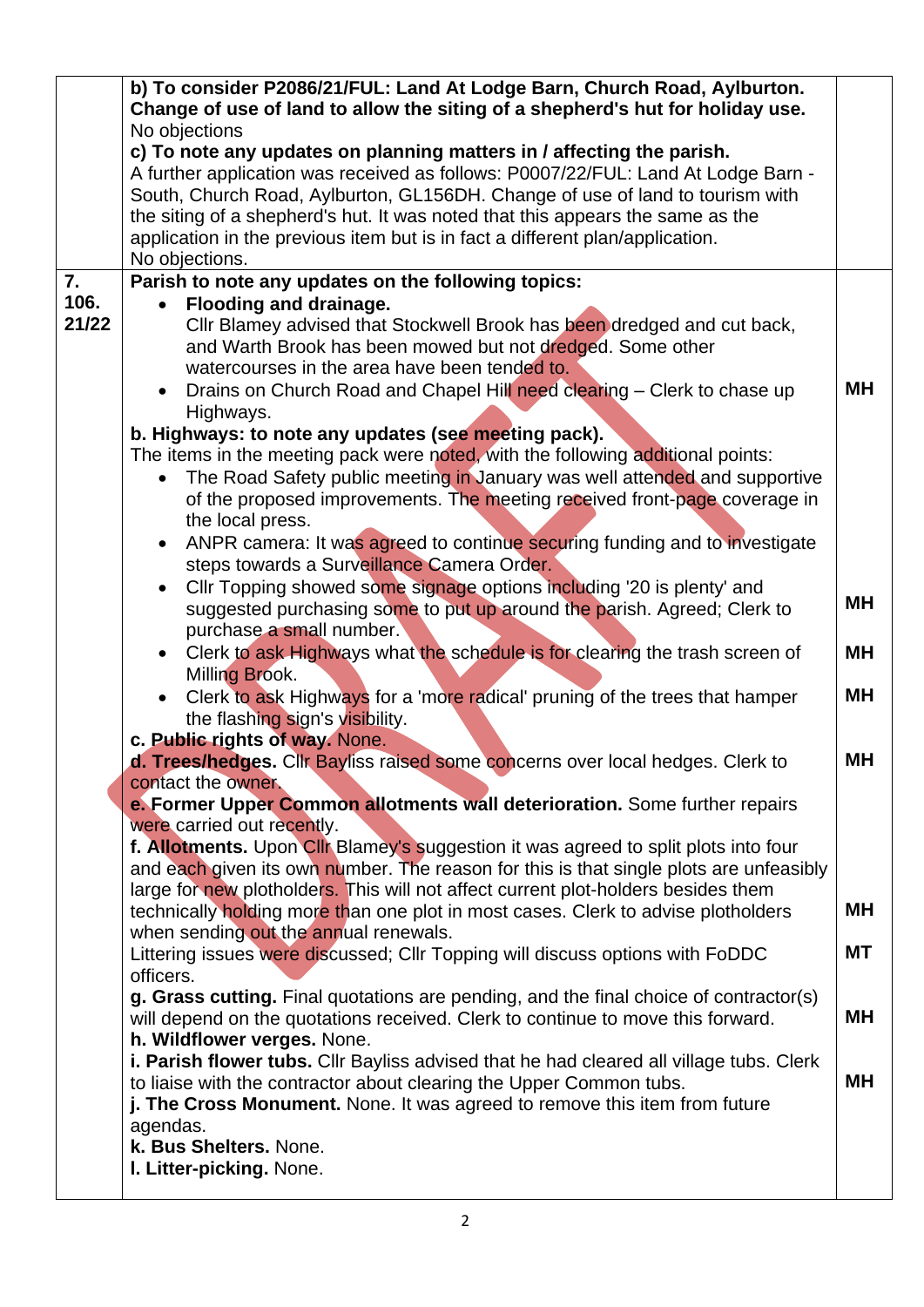|            | n. Two Rivers garages. None.<br>p. Ducktown Echo. None.<br>q. Motocross events. None.                                                                                                                                                                                                                                                                                                                                                                                                                                                                  | bin is larger. Clerk to discuss with the contractor. | m. Dog waste bins. It was agreed to swap over the Upper Common and Lower<br>Common bins, as Lower Common requires a higher capacity, yet Upper Common's<br>o. Kiosk on Upper Common. The Clerk confirmed that the kiosk had been sold and<br>paid for, and the company who has bought it are working on collecting it. | MН               |  |  |  |
|------------|--------------------------------------------------------------------------------------------------------------------------------------------------------------------------------------------------------------------------------------------------------------------------------------------------------------------------------------------------------------------------------------------------------------------------------------------------------------------------------------------------------------------------------------------------------|------------------------------------------------------|------------------------------------------------------------------------------------------------------------------------------------------------------------------------------------------------------------------------------------------------------------------------------------------------------------------------|------------------|--|--|--|
| 8.<br>107. | <b>Finance</b><br>a) To ratify January's payments (no meeting in January).<br>Ratified as follows.                                                                                                                                                                                                                                                                                                                                                                                                                                                     |                                                      |                                                                                                                                                                                                                                                                                                                        |                  |  |  |  |
| 21/22      |                                                                                                                                                                                                                                                                                                                                                                                                                                                                                                                                                        |                                                      |                                                                                                                                                                                                                                                                                                                        |                  |  |  |  |
|            | M Humphries                                                                                                                                                                                                                                                                                                                                                                                                                                                                                                                                            | Clerk Pay Dec 2021                                   | 383.52                                                                                                                                                                                                                                                                                                                 |                  |  |  |  |
|            | <b>Merlin Waste</b>                                                                                                                                                                                                                                                                                                                                                                                                                                                                                                                                    | Dog Bins Dec 2021                                    | 95.33                                                                                                                                                                                                                                                                                                                  |                  |  |  |  |
|            | <b>MowTech</b>                                                                                                                                                                                                                                                                                                                                                                                                                                                                                                                                         | Upper Common Nov 2021                                | 162.00                                                                                                                                                                                                                                                                                                                 |                  |  |  |  |
|            | <b>PATA</b>                                                                                                                                                                                                                                                                                                                                                                                                                                                                                                                                            | Payroll Services Q3                                  | 23.85                                                                                                                                                                                                                                                                                                                  |                  |  |  |  |
|            | M Topping                                                                                                                                                                                                                                                                                                                                                                                                                                                                                                                                              | Litter picking Nov-Dec                               | 230.00                                                                                                                                                                                                                                                                                                                 |                  |  |  |  |
|            |                                                                                                                                                                                                                                                                                                                                                                                                                                                                                                                                                        | Ayl. Methodist Ch. Room hire – rd safety             | 15.00                                                                                                                                                                                                                                                                                                                  |                  |  |  |  |
|            |                                                                                                                                                                                                                                                                                                                                                                                                                                                                                                                                                        |                                                      |                                                                                                                                                                                                                                                                                                                        |                  |  |  |  |
|            |                                                                                                                                                                                                                                                                                                                                                                                                                                                                                                                                                        | b) To approve this month's payments.                 |                                                                                                                                                                                                                                                                                                                        |                  |  |  |  |
|            | Approved as follows.                                                                                                                                                                                                                                                                                                                                                                                                                                                                                                                                   |                                                      |                                                                                                                                                                                                                                                                                                                        |                  |  |  |  |
|            | M Humphries                                                                                                                                                                                                                                                                                                                                                                                                                                                                                                                                            | Clerk Pay Jan 2022                                   | 383.52                                                                                                                                                                                                                                                                                                                 |                  |  |  |  |
|            | <b>Merlin Waste</b>                                                                                                                                                                                                                                                                                                                                                                                                                                                                                                                                    | Dog Bins Jan 2022                                    | 95.33                                                                                                                                                                                                                                                                                                                  |                  |  |  |  |
|            | M Humphries                                                                                                                                                                                                                                                                                                                                                                                                                                                                                                                                            | Ink Cartridges                                       | 50.23                                                                                                                                                                                                                                                                                                                  |                  |  |  |  |
|            | <b>ICO</b>                                                                                                                                                                                                                                                                                                                                                                                                                                                                                                                                             | Data Protection fees                                 | 40.00                                                                                                                                                                                                                                                                                                                  |                  |  |  |  |
|            | Rise & Shine                                                                                                                                                                                                                                                                                                                                                                                                                                                                                                                                           | <b>Bus Shelter Cleaning</b>                          | 60.00                                                                                                                                                                                                                                                                                                                  |                  |  |  |  |
|            | c) Income. To note any income received since the last meeting:<br>Noted as follows.<br>09/12/21<br><b>Lloyds Bank Interest</b><br>0.07<br><b>Lloyds Bank Interest</b><br>10/01/22<br>0.07<br><b>Western Power Wayleave</b><br>10/01/22<br>13.23<br><b>PWB Phone kiosk sale</b><br>21/01/22<br>500.00<br>d) To consider quotes for tree work in the churchyard.<br>It was agreed to seek comparative quotes for removal of the failed limb and opinions<br>on how to preserve the remainder.<br>e) Bank Reconciliation for Quarter 3 of 21-22: to note. |                                                      |                                                                                                                                                                                                                                                                                                                        |                  |  |  |  |
|            | Noted.                                                                                                                                                                                                                                                                                                                                                                                                                                                                                                                                                 |                                                      |                                                                                                                                                                                                                                                                                                                        |                  |  |  |  |
|            | Noted.                                                                                                                                                                                                                                                                                                                                                                                                                                                                                                                                                 | f) Budget Report for Quarter 3 of 21-22: To note.    |                                                                                                                                                                                                                                                                                                                        |                  |  |  |  |
|            | Cllr Blamey to carry out this task.                                                                                                                                                                                                                                                                                                                                                                                                                                                                                                                    |                                                      | g) To appoint a member to check the Internal Controls for Quarter 3.                                                                                                                                                                                                                                                   | MH/<br><b>AB</b> |  |  |  |
|            | h) To note a variation in approved payment amount and actual payment<br>amount for M Rice in November 2021. This was due to an amended invoice -<br>originally for 601.44, but amended to 701.44; the additional cost was due to the<br>annual hedge cutting. Noted.                                                                                                                                                                                                                                                                                   |                                                      |                                                                                                                                                                                                                                                                                                                        |                  |  |  |  |